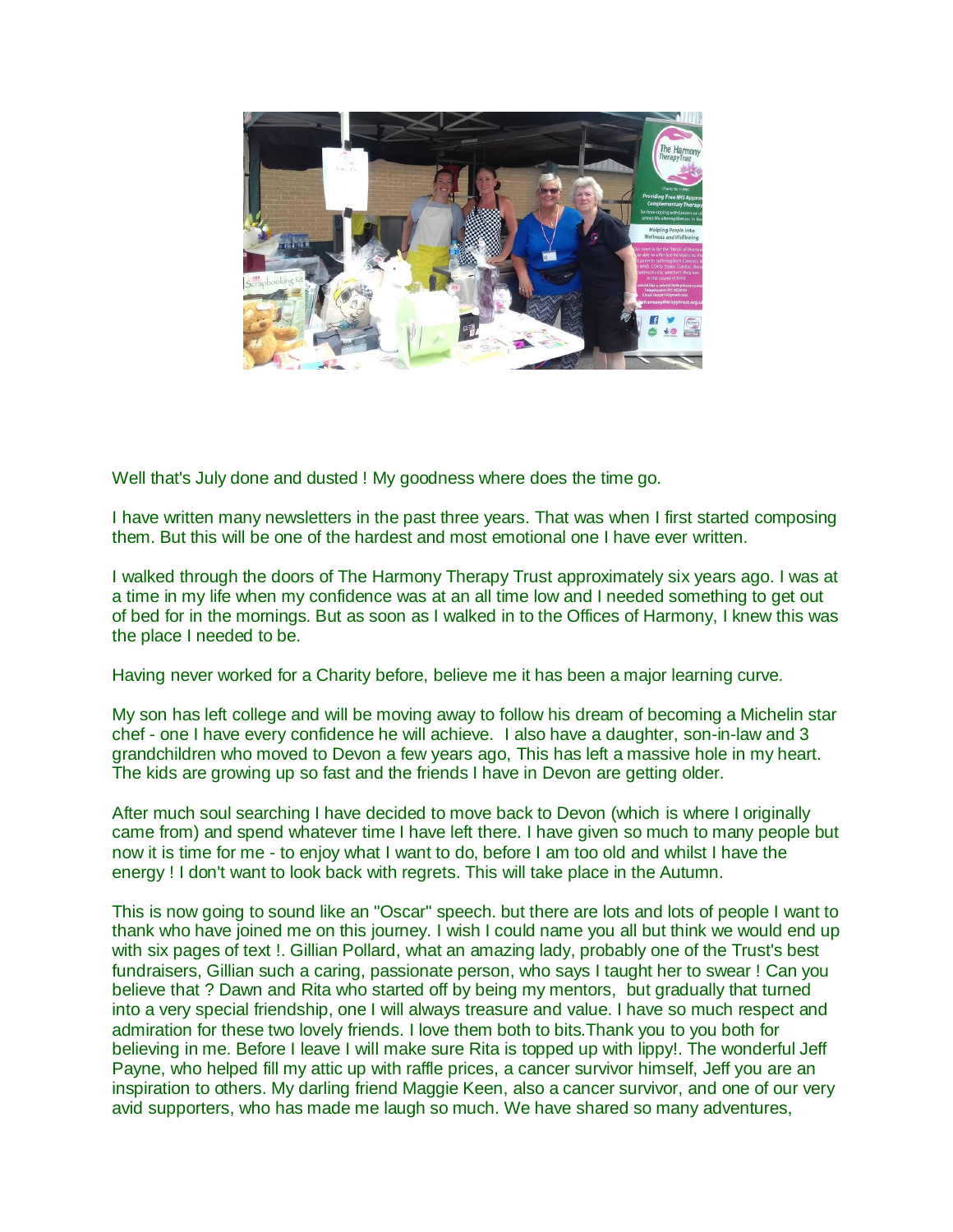breakfasts and cream cakes together. Who has also became a very special friend. We could certainly tell some stories. Maybe I will write that book one day ?

The amazing therapists and Trustees who put their heart and soul into Harmony. Who continue to have the vision and passion that is The Harmony Therapy Trust. Who have all helped The Trust go from strength to strength helping the people of Kent into "wellness and emotional well being". Who drive me nuts with their paperwork but as Rita and I always say they can't be excellent therapists and good at Administration, but they always get there in the end.!

To all the people I have met on this amazing journey, Doctors, Nurses, Volunteers,the many beneficiaries. who have humbled me, who I have laughed and cried with. Some people have only been in my life for a short while, but have made such a huge impact.

To the wonderful people at The Creation Lab, who Rita and I happened to meet at a Detling Show some years back. When we started talking to them about the old website we had, which wasn't "fit for purpose" these amazing people offered to build and maintain our website for us. And have continued to do so. They have had so much patience with me.when I didn't really know what I was doing and messed things up - Thank you to Matt Soper and your amazing team.

Thank you also to Jack Frost Creative, who designed our logo, which still gives me goosebumps when I look at it because I think it is wonderful and modern.

Thank you all so much for being such a big part of my journey, for being the caring, passionate people you are. For making such a huge difference to mine and so many others lives. Please continue being who you are. And please continue to support the Trust in the amazing way that you do.

I have seen many changes in Harmony and have been through many changes in my personal life. Good, bad and ugly !!!

I thought I was going to go " quietly". Well that didn't happen. Thought I was going to a normal "work day" - little did I know that my lovely friend Dawn had "collaborated" with other people to put on a surprise party. Speechless was an under statement. I was absolutely blown away by the people who attended, the amazing food and all of the love that was given. I am truly loved and blessed.

Doing the sort of work we do, and seeing first hand the many things people go through puts life into perspective. Life is too short and we never know what is around the corner. (thank goodness) There are many changes, for many people happening in the Universe now, which I find very exciting.

Obviously we are now looking for someone to replace me, so if you, or anyone you know could volunteer to come on board to do the Administration please let me know. I would like to hopefully walk away from Harmony knowing that the person who comes after me, has the same vision and passion as I had and can help take Harmony to another level. The rewards are tremendous.

We have new volunteers and trustees joining the Trust. I hope they get out of Harmony as much as I have - Enjoy the adventure.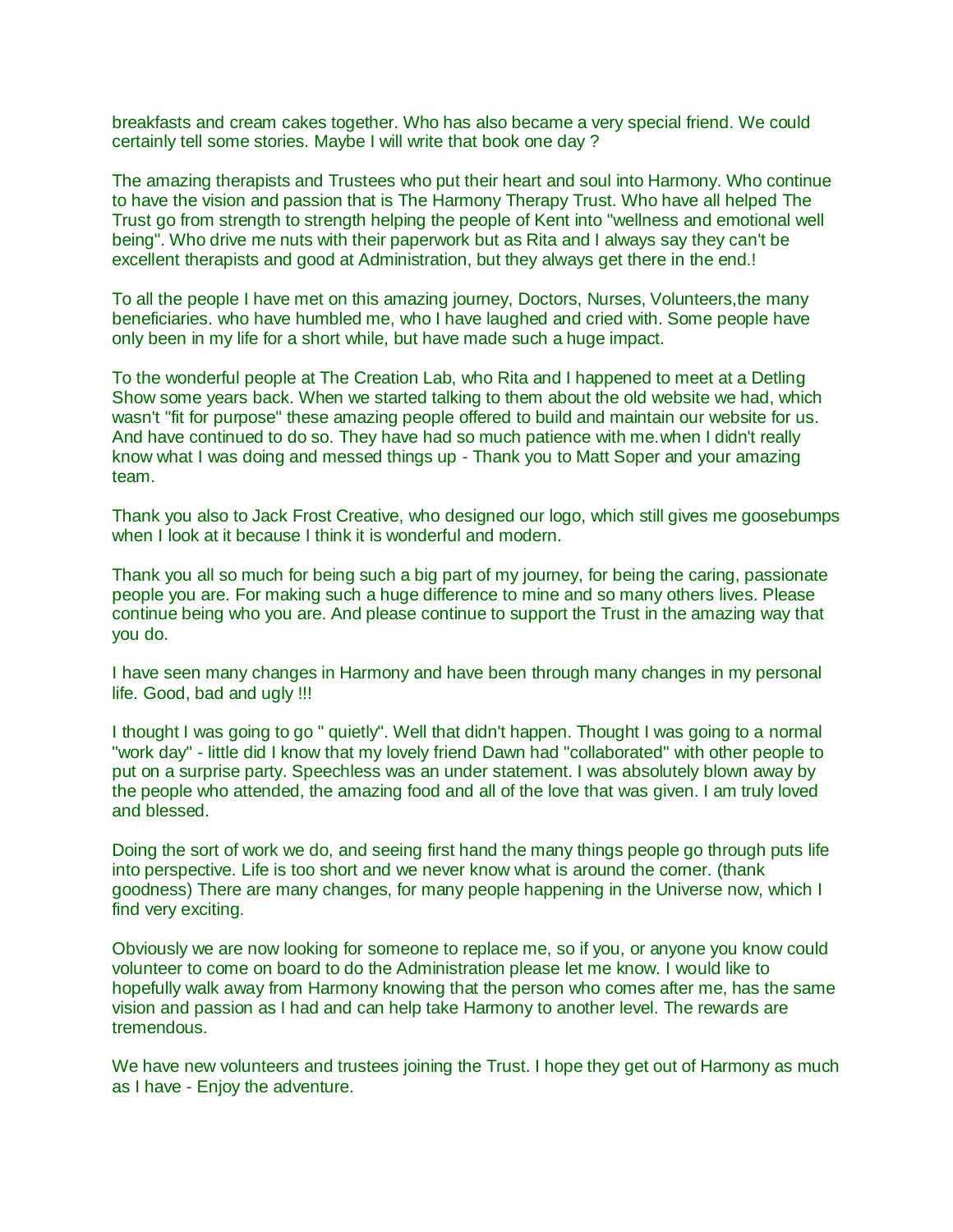I will not only take so many fond memories with me when I go but so much more.

We held our Sanctuary Day recently and what an amazing day it was. Fun, laughter, music, and cake ! A very chilled day for people to enjoy. It was Harmony's "pay back" to all the people who have supported the Trust. Thank you to the amazing people at Holm Place Farm Fishing Lakes for allowing us to hold this event there. For the people who made this a very special day.

Once again Dawn attended The Oasis Isle of Sheppey Academy PAL Junior Schools Sports Award Prize Winners Evening , to present on behalf of The Harmony Therapy Trust, the Harmony Cup to the Season Winner, which this year went to Mintern School Sittingbourne.

Throughout the year Oasis Academy Sports Department works wth Junior Schools in Sittingbourne and Sheppey to ensure these wonderful young students get access to as many different sports as possible, including, cricket, golf, rugby, football, rounders, cross country, gymnastics, basketball, handball, athletics, hockey and swimming.

This collaboration with all the Junior Schools, is leading the way in fostering fair play, team work, peer support, confidence and emotional wellbeing. Well done all the winners, but everyone wins when you believe you can do it.

Dawn and I attended a wonderful summer fete at Genesiscare. Not only do we receive referrals from the lovely nurses there, but they help support us in fundraising. We talked about the benefits of supportive therapies. Thank you for inviting us.

There was also an event at Bunnings in Herne Bay, A Sausage Sizzle. A huge thank you to Shelly McCann, Ann Cochrane, Maggie Keen, Alex Couzins, Rita Couzins (who had the unenviable task of cutting up 10 kilos of onions!) These wonderful people gave up their Sunday to raise much needed funds for the Trust. They worked so hard in extreme heat. The total raised was £223.35 - Thank you to Bunnings for allowing us to host this event and a massive thank you to everyone who donated amazing raffle prices - Herne Bay you did us proud !

We are now receiving more and more referrals from charities for their beneficiaries to provide free supportive therapies. Overall, from when we started in 2010 with only nine referrals, this year we have received over 400 already and that number is rising. Up 10% on last year.

The Trustees have now had to have a re-think about the number of treatments each beneficiary can receive as funding is now becoming crucial.

As most of you are aware we receive no NHS, Government or funding by other charitable bodies, and we have to fight for every penny we receive.

We have approached many of the Charitable organisations from whom we receive referrals and asked them to collaborate in fund-raising as donating bodies often welcome this collaborative approach. With limited funds we have now been forced to make the decision that we can only continue to provide six free treatments to Health referred patients, or to those organisations that collaborate in fund-raising bids along with us. Where patients are referred from other Charities, we will only be able to offer two free treatments, and not six as given before. Carers of